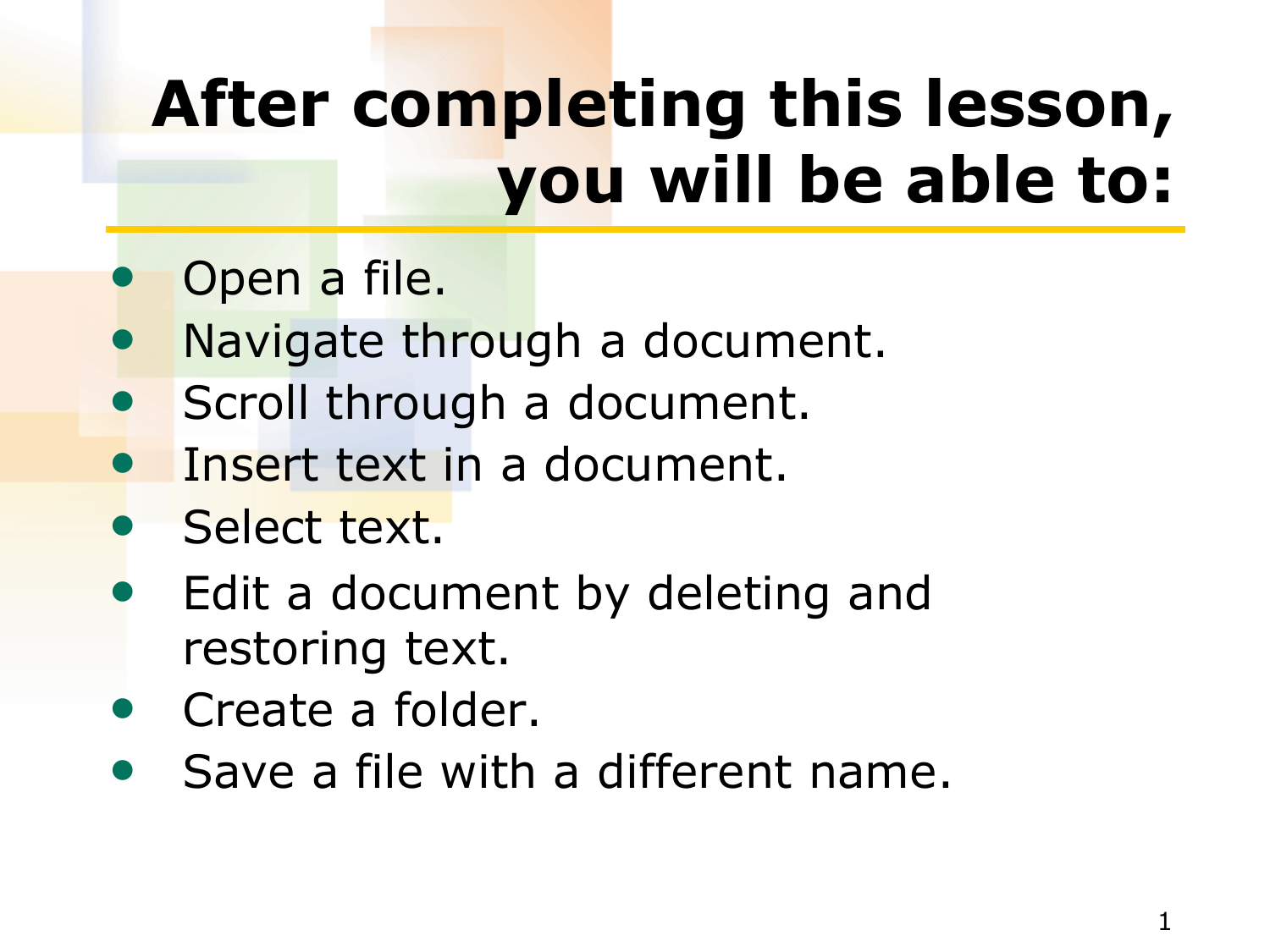### **Opening an Existing File**

#### **To open a file**

- 1. On the Standard toolbar, click the Open button or click More documents on the New Document task pane.
- 2. Navigate to the folder where the file is stored.
- 3. Click the file's name.
- 4. Click the Open button.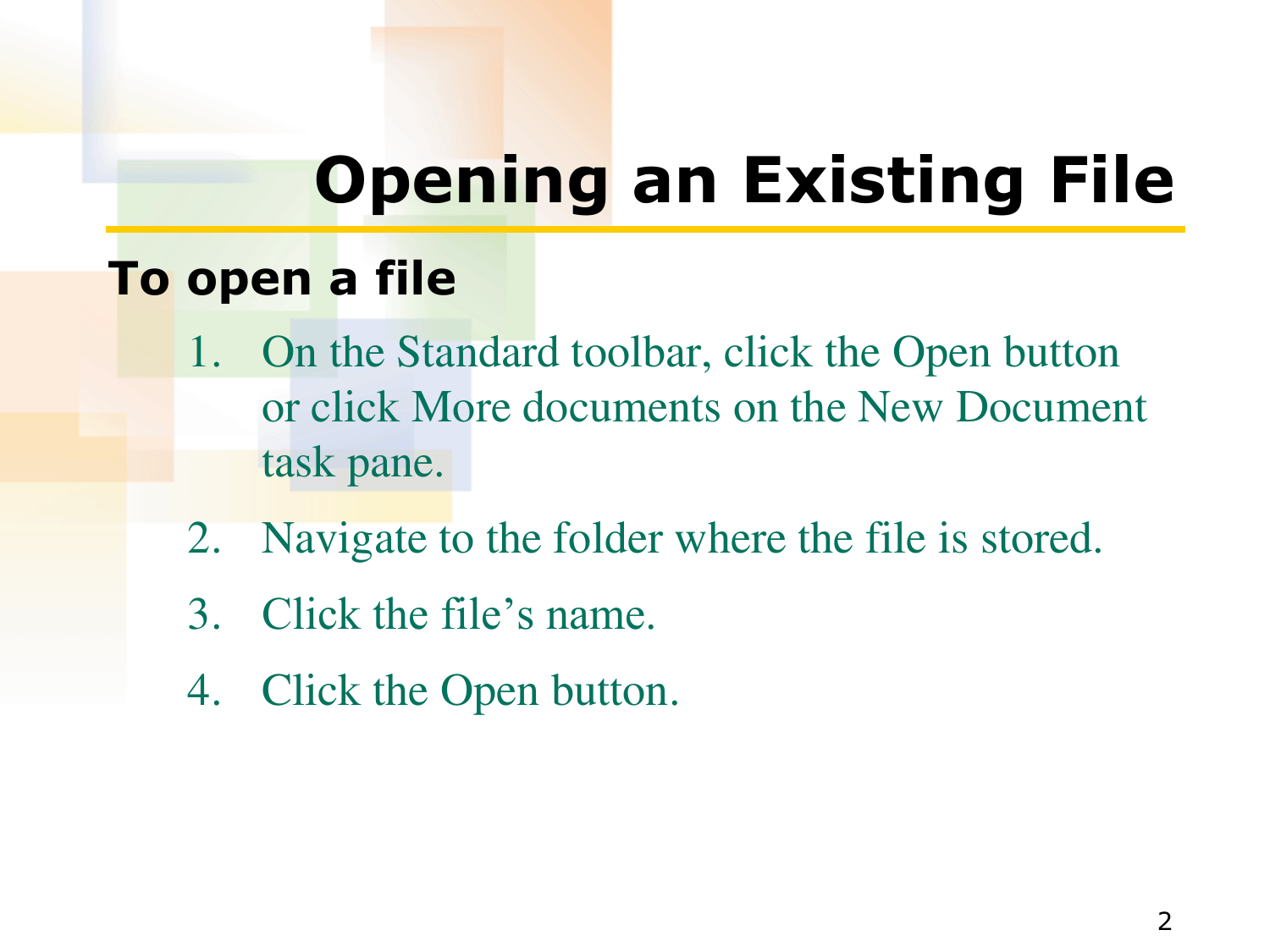### **Navigating Through a Document**

#### **To navigate through a document**.

Use the mouse pointer.

*Or*

Use the arrow keys.

*Or*

Use the scroll bars.

*Or*

Use keyboard combinations.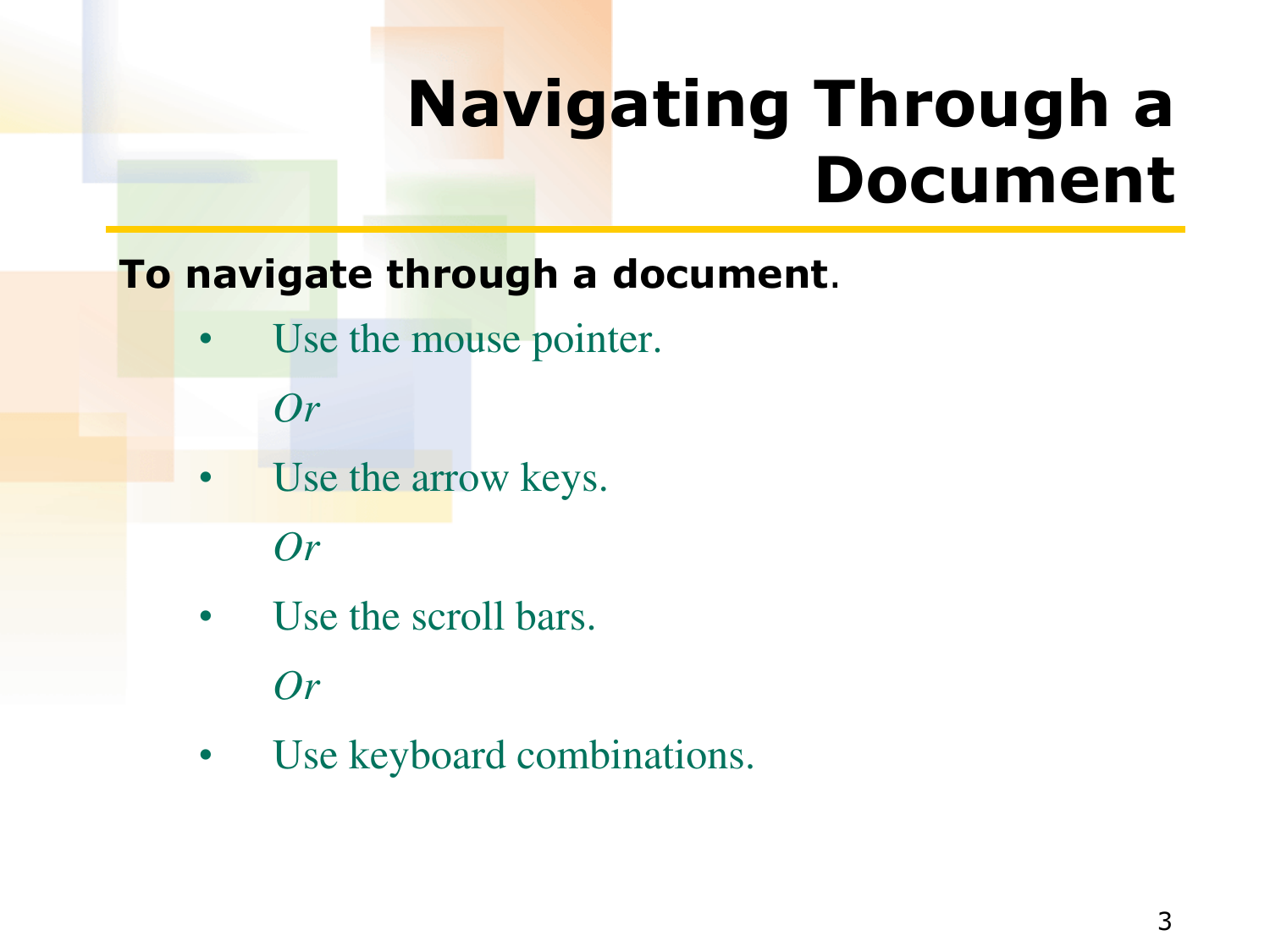# **Scrolling Through Text**

#### **To scroll through a document**

- Use the vertical scroll bar, scroll arrows, and scroll box to move up and down.
	- *Or*
- Use the horizontal scroll bar, scroll arrows, and scroll box to move left to right.

*(Continued)*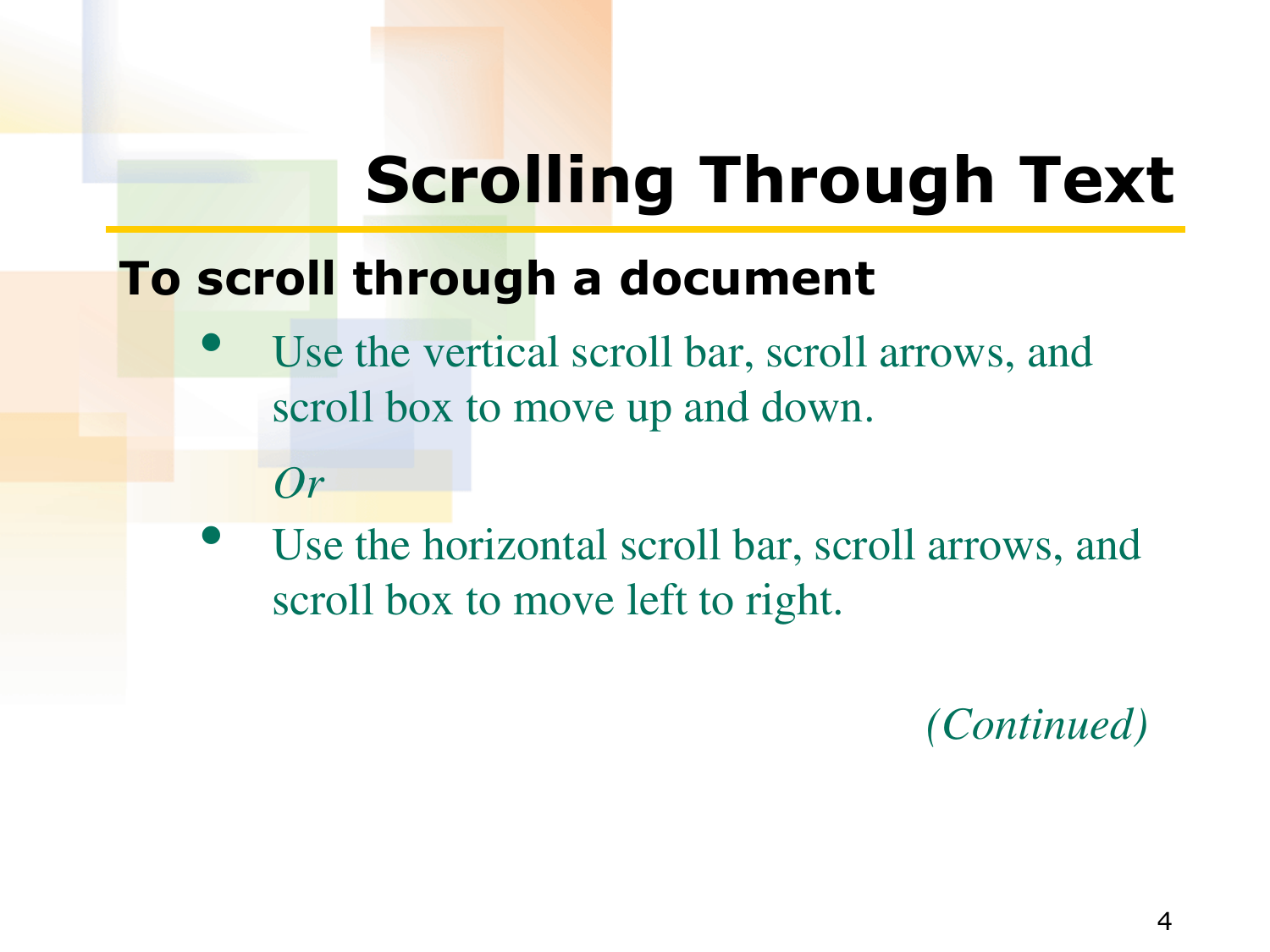# **Scrolling Through Text**

#### **To scroll through a document** *(continued) Or*

- Use the Previous Page button to move to the beginning of the previous page. *Or*
- Use the Next Page button to move to the beginning of the next page.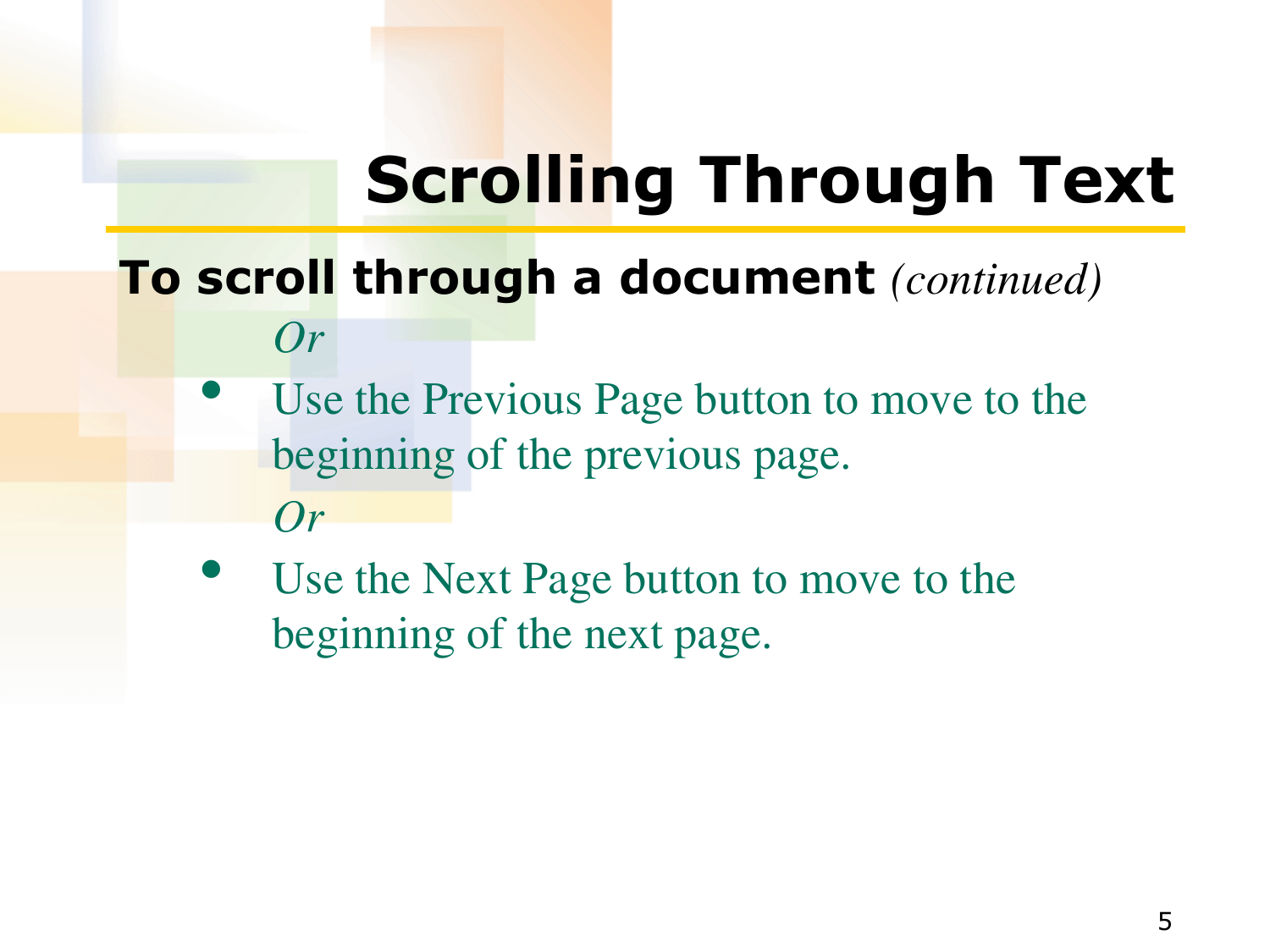### **Inserting Text in a Document**

#### **To insert text**

- 1. Click in the document where you want to insert the text.
- 2. Begin typing.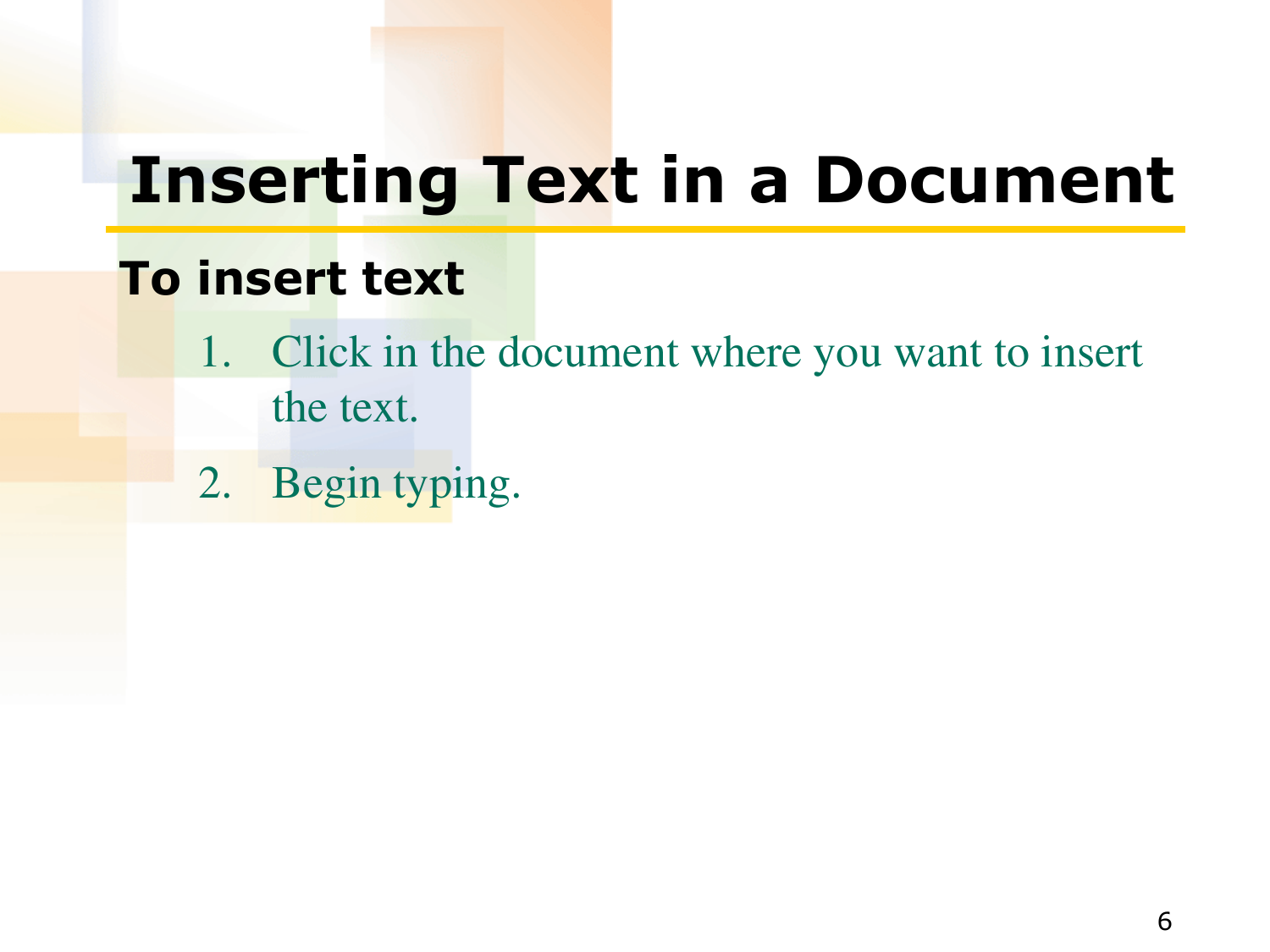### **Selecting Text**

#### **To select text**

- Drag the mouse pointer over the text. *Or*
- Click the selection area to the left of the document.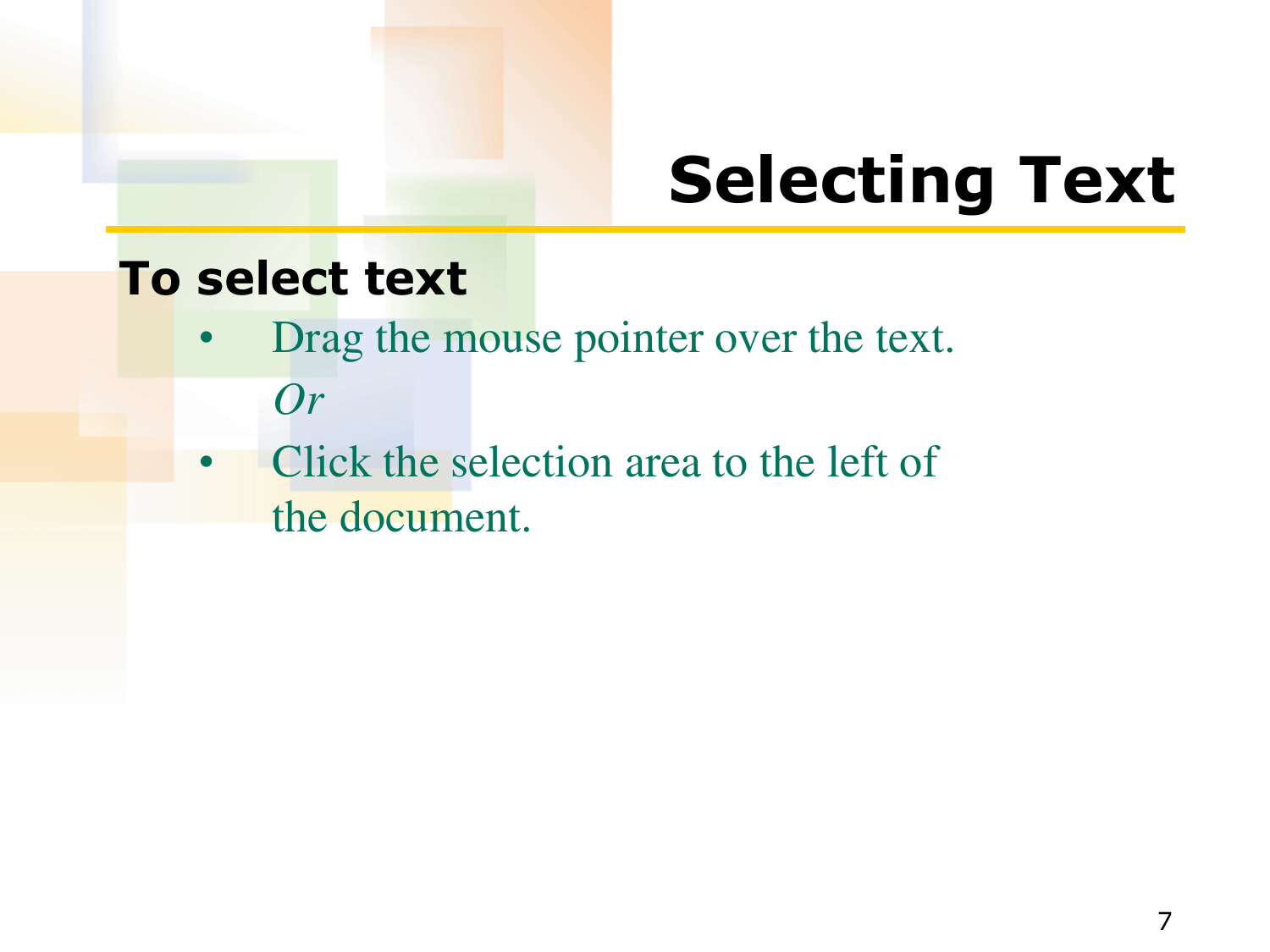### **Deleting and Restoring Text in a Document**

#### **To undo an action**

• On the Standard toolbar, click the Undo button.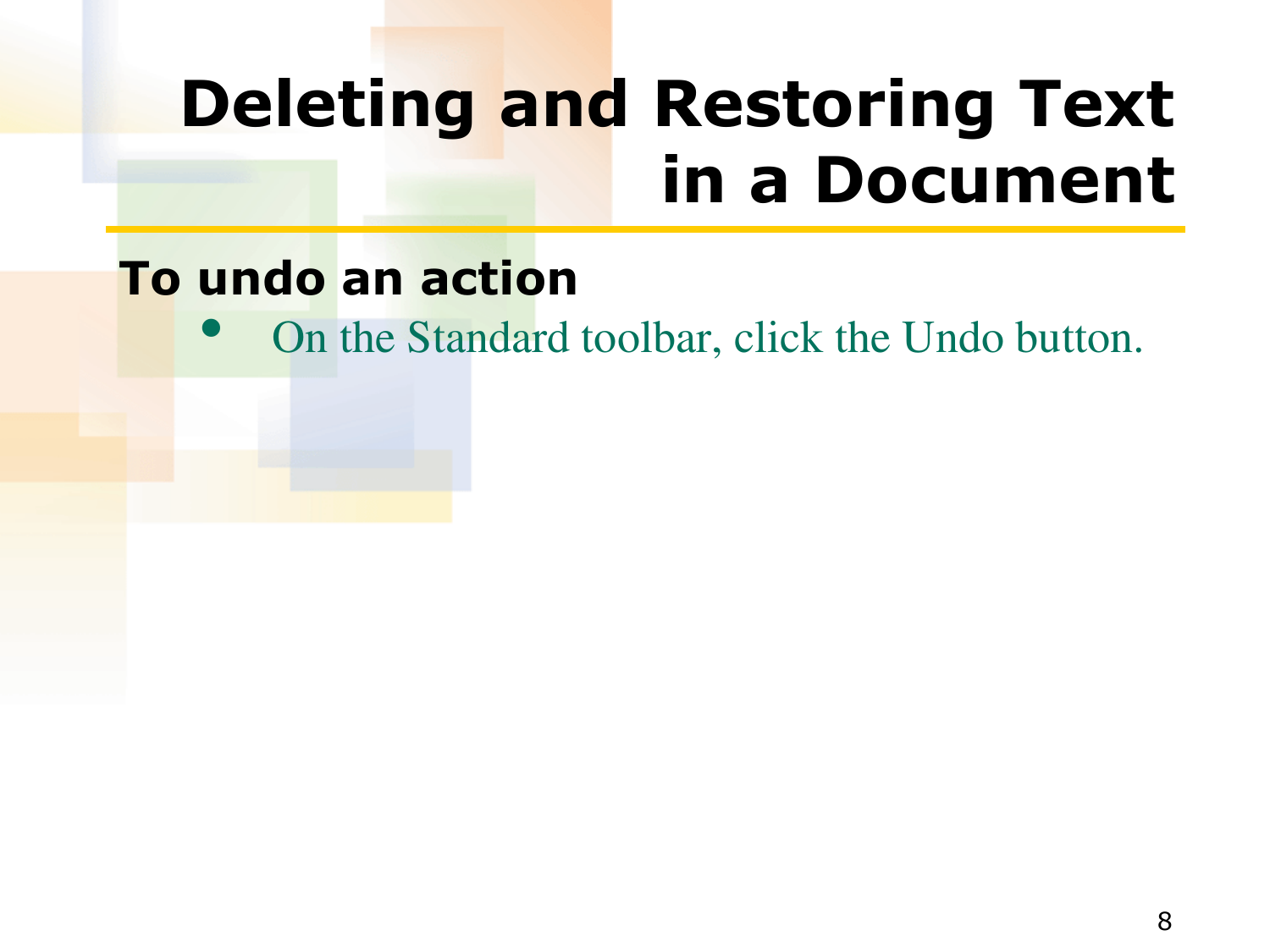### **Deleting and Restoring Text in a Document**

#### **To restore an action**

• On the Standard toolbar, click the Redo button.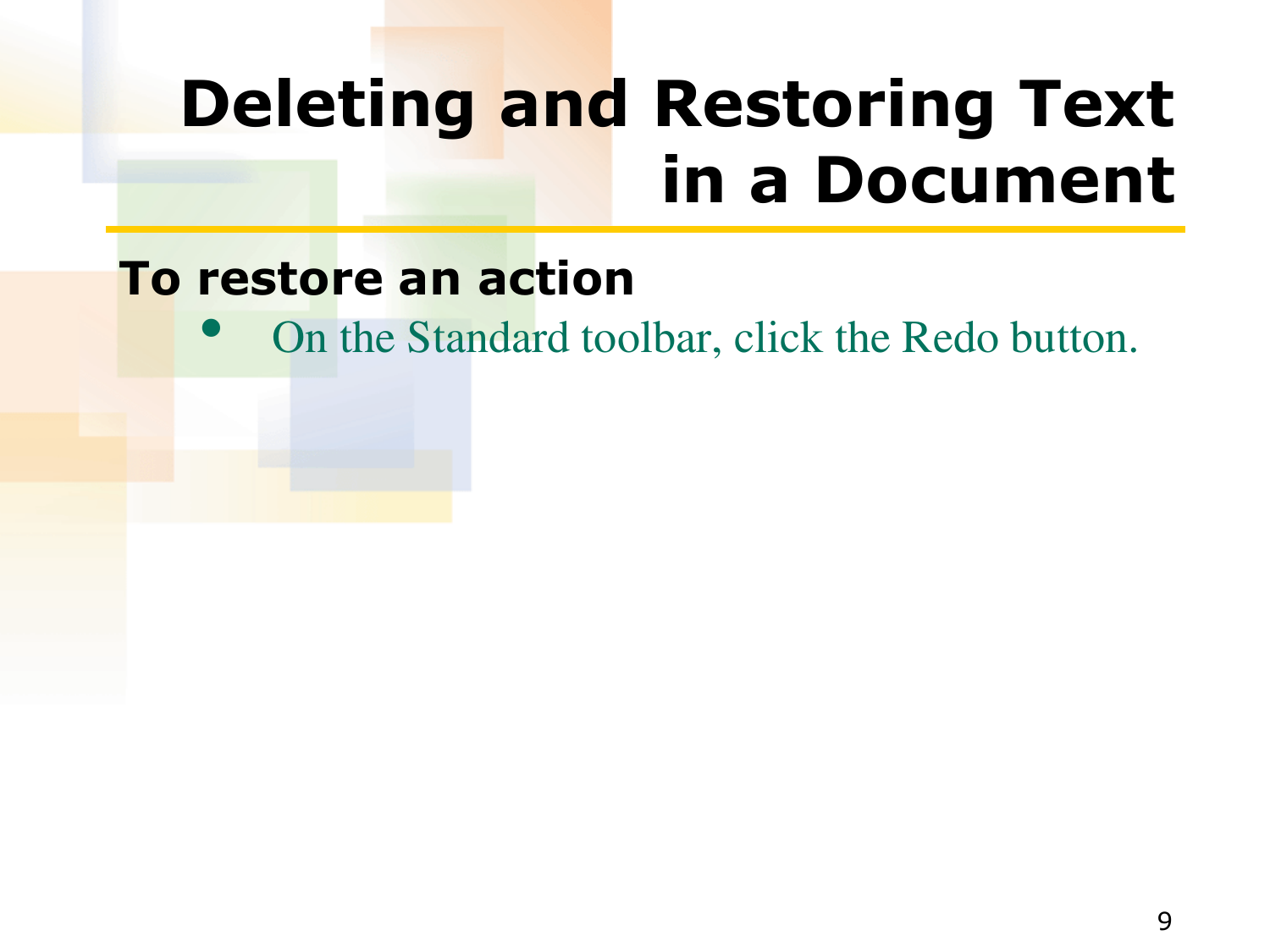# **Creating a Folder**

#### **To create a folder**

- 1. On the File menu, click Save As.
- 2. Click the Create New Folder button.
- 3. Type a name for the folder in the Name box.
- 4. Click OK.